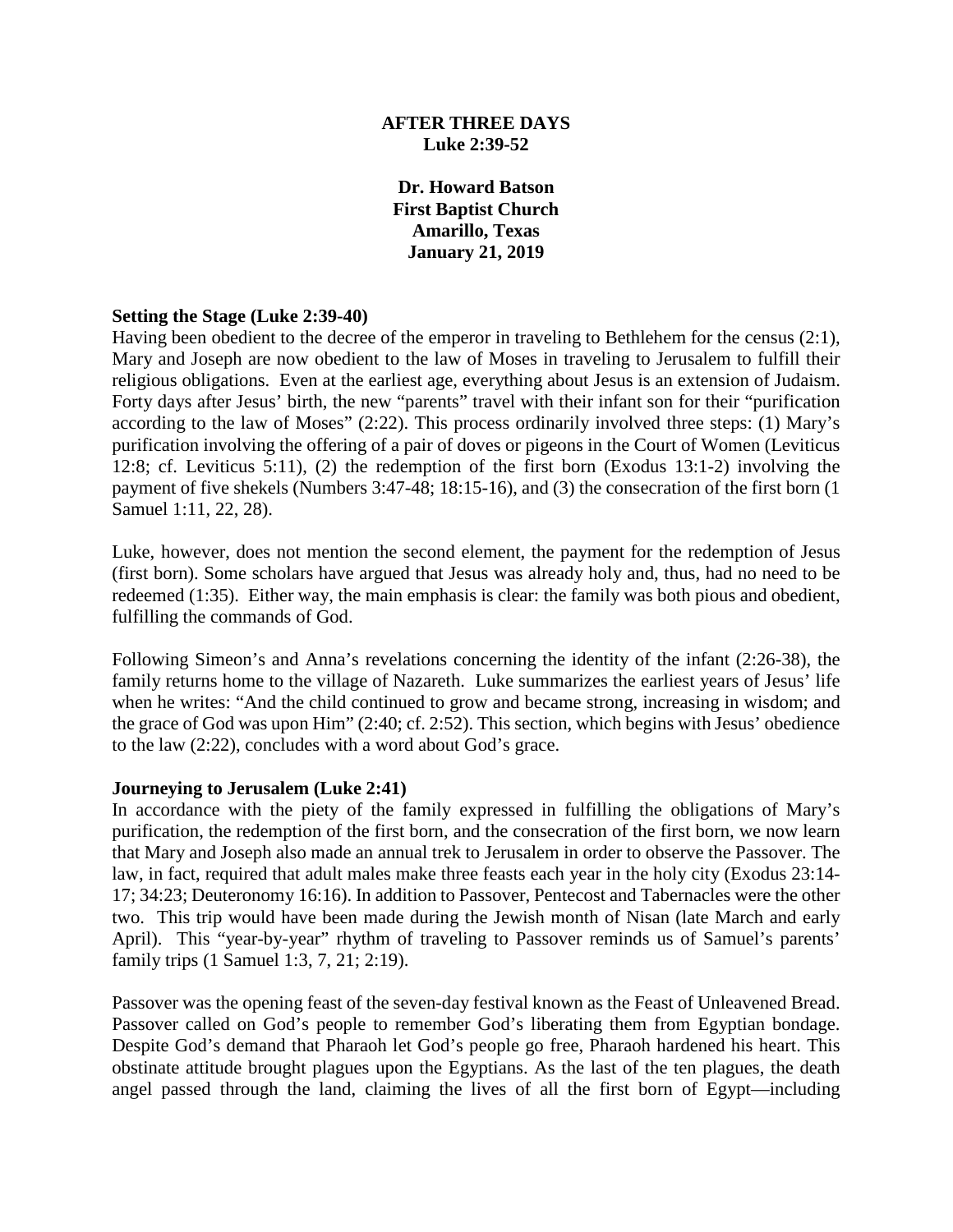Pharaoh's own son (Exodus 11:5). The death angel, however, "passed over" the homes of the ancient Israelites because they obediently smeared the blood of the Passover lamb on their doorposts.

The Exodus was at the center of Israel's faith, and the observance of the Passover allowed parents to teach their children about God's deliverance of his people. Exodus 12:24-27 says, "And you shall observe this event as an ordinance for you and your children forever. When you enter the land which the Lord will give you, as He has promised, you shall observe this rite. And when your children say to you, 'What does this rite mean to you?' you shall say, 'It is a Passover sacrifice to the Lord who passed over the houses of the sons of Israel in Egypt when He smote the Egyptians, but spared our homes.'"

The trip to Jerusalem was necessary because Passover was never to be observed outside of Jerusalem. We should take note that the next celebration of Passover in Luke's Gospel occurs at the end. This first Passover journey from Galilee to Jerusalem by young Jesus, therefore, may be employed by Luke to foreshadow the future journey of Jesus from Galilee to Jerusalem, where he also arrives to observe the Passover and spend several days teaching in the temple. On this last occasion, the death angel will not pass over the first born of God, as he dies on a cross. His death as the Passover lamb, however, will lead to a greater liberation—deliverance from death.

# **Coming of Age (Luke 2:42)**

At the age of thirteen, a Jewish boy became obligated to observe the law. At age twelve, a Jewish lad was to enter a phase of discernment, preparing himself to become a son of the covenant/law (bar mitzvah) the next year. In providing his readers with a story from Jesus' twelfth year, Luke was surely well aware that several stories about famous men and events in their twelfth year were circulating at the time. Such stories include the twelfth year for Cyrus, Samuel, Epicurus, Solomon, Daniel, Alexander the Great, Moses, and Cambyses.

#### **Losing the Lord (Luke 2:43-44)**

I did the funeral for Ted Roberts who served in numerous Baptist communities and positions, including the Baptist Convention of New Mexico. When sharing stories about her deceased dad, his youngest daughter, Karla, recalled being left at church by her parents. Because he was often the last one to pick up his preschooler, the nursery worker didn't think it unusual that the minister of music, Ted, was a bit late in claiming Karla from the nursery. As time continued to pass, however, the call came to the Roberts home (remember, no cell phones in the 1960s): "Did you leave something at church?" Oh, my! The wife, Bo, thought that her husband, Ted, had picked up little Karla. In the same fashion, Ted was sure that Bo would bring Karla home that Sunday. While no harm was done, being left "in God's house" was something that Karla kept in her mind for all these decades (her dad lived to be 96).

Perhaps leaving Jesus behind happened something along those lines. As I envision it, the family starts out with a caravan traveling the three-day journey from Jerusalem back to Nazareth. Traveling in a caravan provided both safety and convenience. It was customary in the caravan for the kids to gather in groups, and Joseph was sure that Mary had accounted for Jesus' presence, and Mary was, likewise, certain that Joseph was well aware of Jesus' whereabouts. With such a traveling caravan, the community acted as an extended family which cared for all the kids along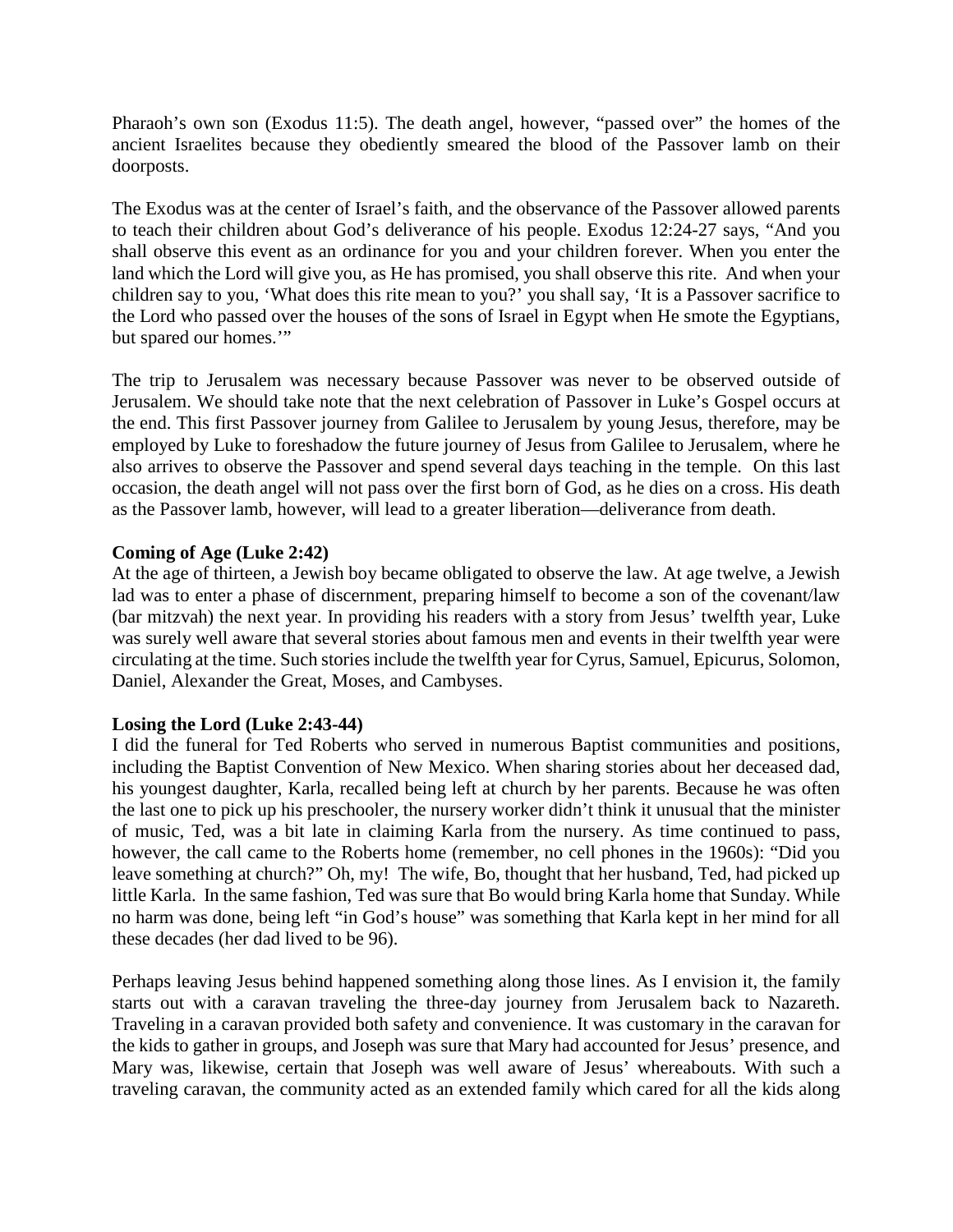the way. Just like the Roberts didn't miss Karla until they arrived home, Mary and Joseph were not forced to face the reality of Jesus' absence until the caravan had already traveled a day's journey and was setting up camp for the evening. There is certainly a somber sound to Luke's words, "They did not find Him," and "they were looking for him" (2:45).

At a recent Vacation Bible School at First Baptist Church of Amarillo, we celebrated a Family Fun Night out on the First Baptist lawn. The event included about twenty different blow-up bouncy houses, 1,200 hot dogs, 400 pieces of pizza, and 200 barbeque sandwiches. As 1,600 people milled around, trying to keep up with their kids, we soon saw the frantic faces of one family as they were missing their youngest daughter. The on-sight security team was notified. All staff received the text to begin searching for the missing child. Having already searched for some time, the parents were close to panicking. Fortunately, the child was found safe and sound. I looked to the father and mother, who had been unnerved over losing their daughter, and said, "You'll never read the story about Mary and Joseph losing and finding Jesus the same way again." They heartily agreed. I quickly reminded them, however, that Mary and Joseph had to travel 25 miles back to Jerusalem and did not locate him until "the third day!" The First Baptist parents had missed their child less than thirty minutes.

It is quite a mistake to imagine that ancient families cared less or would have been less troubled by the absence of a child. Clearly, as presented in this story, Mary and Joseph were both frantic and distraught.

#### **Finding Jesus After Three Days (2:46)**

While some commentators find no special meaning in Luke's language, "after three days," the allusion seems too obvious to be missed. The three days would have included travel from Jerusalem on the first day, returning back to Jerusalem on the second day, and finding him on the third. One outstanding New Testament scholar, N.T. Wright, sees much more to the story. He concludes that Luke clearly wants the reader to see his whole Gospel as a story of resurrection. The designation "on the third day" is a hint of the future resurrection. Along those lines, David Garland, in fact, argues that the parents' distress at the loss of Jesus and their joyous discovery of him on the third day combine to foreshadow both the crucifixion and resurrection of our Lord.

When they finally find Jesus in the temple, he is sitting in the mist of the scribes, dialoging with the teachers. Some see verse 46 as the climax of the story. Here, Jesus is sitting "among the teachers," amazing them with his knowledge of scripture. Among the 170 words found in this story concerning "young Jesus," the central words (by word count of the Greek text) are "among the teachers." Having this phrase framed on each side by an equal number of words draws the reader's attention that Jesus was known—even at the age of 12—as one having great wisdom.

#### **Amazing Them All (2:47)**

Even as he asked questions, he also gave answers. Luke, in fact, uses a curious word to describe the response of the authorities who heard the answers of "young Jesus." They were "amazed." On other occasions in the writings of Luke, the response of amazement is used as people encounter the supernatural. In Luke 8:56, for example, the parents of the young girl are "amazed" as Jesus raises their dead daughter back to life. In Luke 24:22, moreover, the disciples on the road to Emmaus describe the women who went to the tomb as being amazed when they find no corpse,